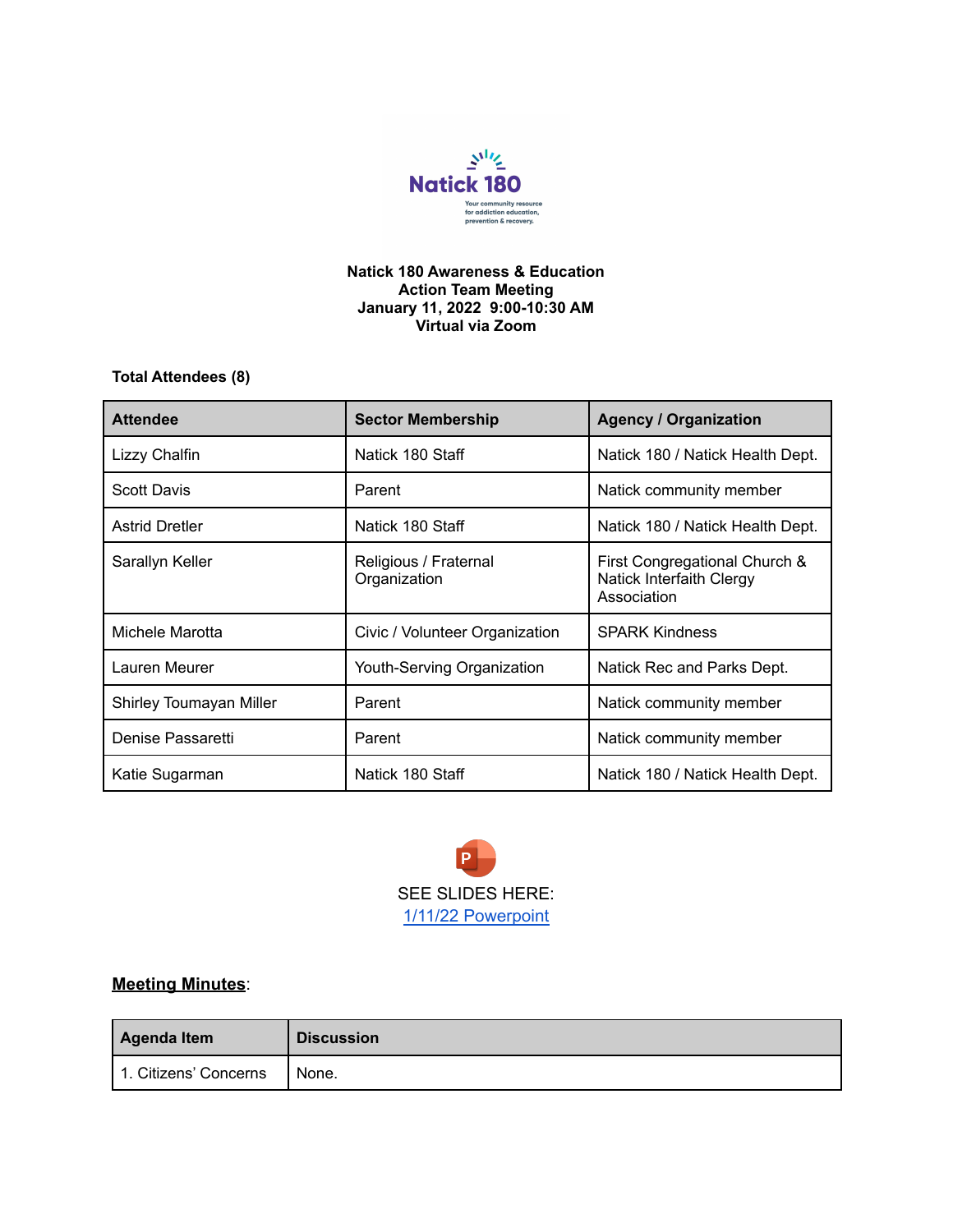| 2. Approve meeting<br>minutes   | Meeting minutes from December 14, 2021 were approved by a majority<br>vote. Official meeting minutes will be posted to the Town of Natick website.                                                                                                                                                                                                                                                                                                                                                                                                                           |
|---------------------------------|------------------------------------------------------------------------------------------------------------------------------------------------------------------------------------------------------------------------------------------------------------------------------------------------------------------------------------------------------------------------------------------------------------------------------------------------------------------------------------------------------------------------------------------------------------------------------|
| 3. Updates and<br>announcements | a. Youth Mental Health First Aid Training - Upcoming community-wide<br>YMHFA trainings have been advertised in multiple ways around town<br>including through social media channels. About 25 community members have<br>expressed interest; 11 people have committed to attending the upcoming<br>scheduled trainings on Jan. 25 & 26 from 6-9 pm. Also, the Natick Community<br>Organic Farm is scheduling a virtual training for their staff on Fri, Jan. 28th<br>from 9am - 4pm. There will be approximately 10 people trained on that date.                              |
|                                 | It was suggested during the meeting that Natick 180 might host a facilitated<br>"meet up" with formerly trained volunteers so they can reconnect on the topic<br>of ongoing mental health concerns amongst youth and community members.<br>Separately, Michele M. will conduct outreach to the Natick Soccer Club.<br>Natick 180 should promote the training to clubs too, not just athletics (but<br>include NHS Athletics Dept).                                                                                                                                           |
|                                 | b. Diversity, Equity, and Inclusion Initiatives - Natick 180 is continuing to<br>meet with our consultants, Human in Common, to discuss planning for events<br>this spring. We are tabling the event on the topic of Black, Indigenous, People<br>of Color (BIPOC) community members' behavioral health experiences. There<br>is interest but the timing is not quite right to conduct it this spring.                                                                                                                                                                       |
|                                 | Current plans include engaging with the Equity Club at NHS, which runs an<br>Equity Co-op Day (scheduled for 3/18/22) on various topics, including<br>substance misuse. NATI students will help lead a session during this Co-op<br>Day.                                                                                                                                                                                                                                                                                                                                     |
|                                 | Also, Human in Common staff have been in touch with the METCO Director,<br>Rasheeda Clayton, to plan a 'train the trainer' event for METCO students.<br>This would allow for students to train on racism, equity and substance use as<br>well as build leadership capacity. The students who complete the training<br>would then train their peers. Collaborating with other regional METCO<br>programs on this would be a great plan and allows for broader engagement<br>across the region. If the initial trainings go well, this would be opened up to<br>more students. |
| 4. Upcoming events              | a. MLK Day Celebration - The event will be virtual (pre-recorded) and the<br>main program will run from 10-11:15 am; the community fair will immediately<br>follow the official program and will run from 11:15-12:15. NATI students have<br>expressed interest in attending / helping run a session on the targeted<br>marketing practices of the tobacco industry. There will be a link to the<br>Youtube site, and a list of community resources and activities will be shared.<br>Please promote the event to your organizations and networks.                           |
|                                 | b. Addressing Family Stress & Depression with Families for Depression<br>Awareness - This event will be held on 1/19/22 from 7-8:15 pm (virtual), and<br>is being co-sponsored by Natick 180 and the First Congregational Church.<br>Registration is not limited to Natick residents. SPARK, NRP, and FCC have<br>agreed to help promote the event, and it will be mentioned at the MLK<br>celebration. Please share widely amongst your organizations.                                                                                                                      |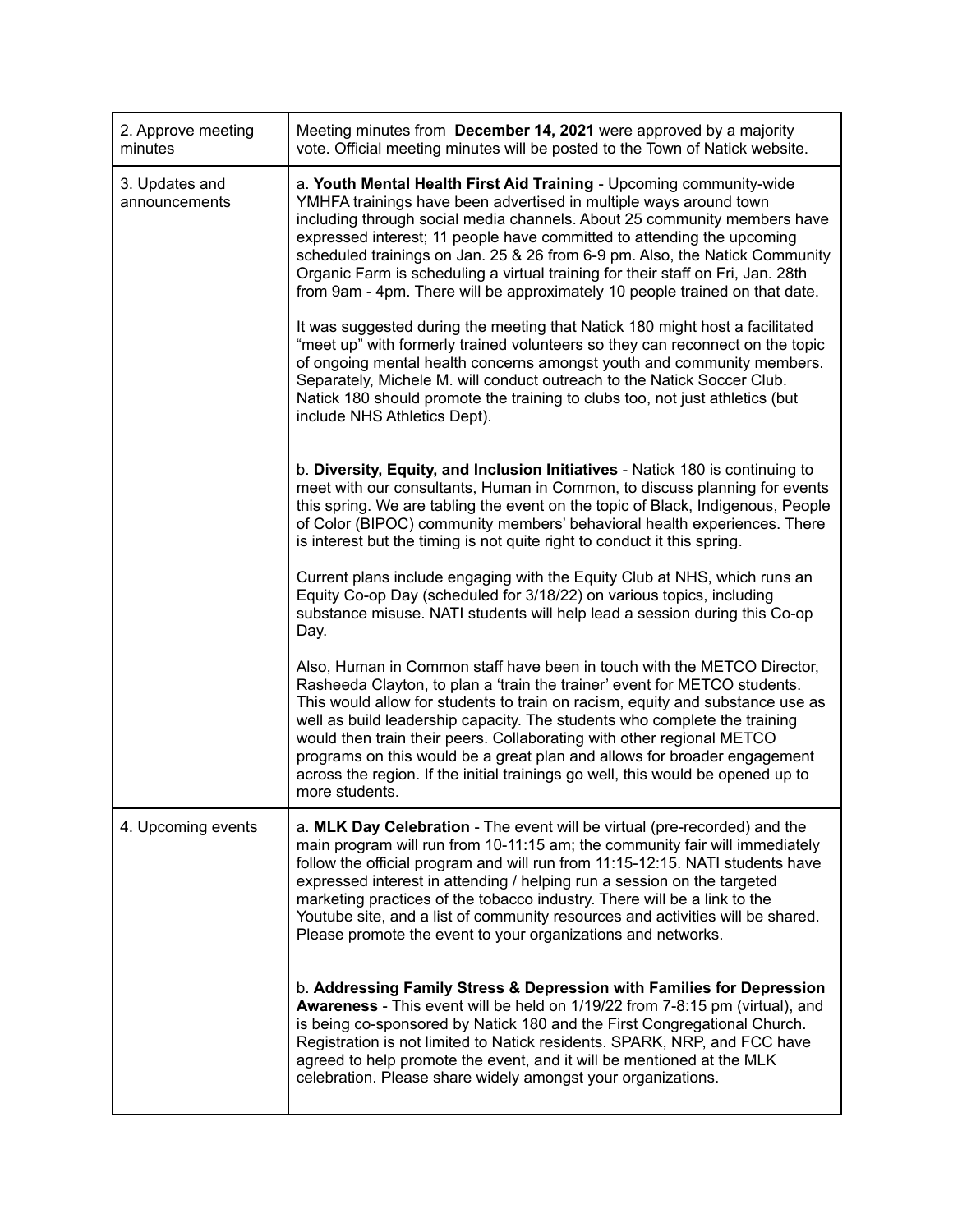|                                               | Natick 180 might think about hosting mental health workshops on a monthly<br>basis, as it would be very worthwhile and valuable to the town. Families for<br>Depression Awareness seems to have the bandwidth to partner with us<br>monthly. There are plans for Ari from FFDA to speak with NATI students at<br>their next meeting on 1/24.                                                                                                                                                                                                                                                                                                                                                                                                                                                                                                                                          |  |  |
|-----------------------------------------------|---------------------------------------------------------------------------------------------------------------------------------------------------------------------------------------------------------------------------------------------------------------------------------------------------------------------------------------------------------------------------------------------------------------------------------------------------------------------------------------------------------------------------------------------------------------------------------------------------------------------------------------------------------------------------------------------------------------------------------------------------------------------------------------------------------------------------------------------------------------------------------------|--|--|
|                                               | c. Dr. Larry Cohen - Dr. Cohen conducts parent workshops using the 'Playful<br>Parenting' technique. His target audience is parents of 0-12 year olds and his<br>expertise is early childhood development. One goal of having him present to<br>Natick parents would be to develop parent peer leaders in the community so<br>as to sustain the skills learned during the training. Dr. Cohen will be leading a<br>6-week workshop from 7-9 pm (proposed dates are Mar. 3 - Apr. 7). One way<br>to advertise would be during the elementary schools' physical assessments,<br>which will happen this spring for next year's incoming kindergarten class.<br>Natick 180 will reach out to school nurses & NPS administration. Another<br>avenue would be to target playgroups, including the drop-off playgroups at<br>the Natick Rec and Parks facility (Lauren M. will handle this). |  |  |
|                                               | Please share all of these events widely. Natick 180 will look into adding this<br>information to the schools' virtual backpacks. V-care Pharmacy in<br>Framingham may be a place to put flyers, as well as other local pharmacies.<br>Parent Curriculum Night for 8th grade is 1/13 at 6 pm - this may be another<br>good place to share information.                                                                                                                                                                                                                                                                                                                                                                                                                                                                                                                                 |  |  |
|                                               | d. Natick 180 Quarterly Coalition meeting: The proposed topic of this<br>meeting will be 'how to make Natick 180 more youth-friendly and inclusive.'<br>The planned date is 2/16/22 from 6:30-8pm. NATI students are on board to<br>attend the meeting and would be willing to share thoughts on this topic.                                                                                                                                                                                                                                                                                                                                                                                                                                                                                                                                                                          |  |  |
| 5. Planning                                   | <b>Guest Speakers Conversation:</b>                                                                                                                                                                                                                                                                                                                                                                                                                                                                                                                                                                                                                                                                                                                                                                                                                                                   |  |  |
| educational events for<br>2021-22 school year | J. Lahey - Jessica's speaker fees are quite costly although her<br>presentations are very worthwhile. Christine Guthery will reach out on<br>our behalf to see if we could get a pricing discount.                                                                                                                                                                                                                                                                                                                                                                                                                                                                                                                                                                                                                                                                                    |  |  |
|                                               | Vaping Panel - this is an important topic and a panel presentation<br>could be pursued. In the meantime, print resource information and<br>materials are available from the state and Natick 180 will look into<br>posting information about vaping in the schools.                                                                                                                                                                                                                                                                                                                                                                                                                                                                                                                                                                                                                   |  |  |
|                                               | Community Event Sharing Mental Health Concerns - a proposed<br>event might bring together municipal departments and an expert to<br>discuss mental health issues and have a facilitated discussion. Ari<br>from Families for Depression Awareness may have good suggestions<br>about format and content. We could host a town hall-style meeting or                                                                                                                                                                                                                                                                                                                                                                                                                                                                                                                                   |  |  |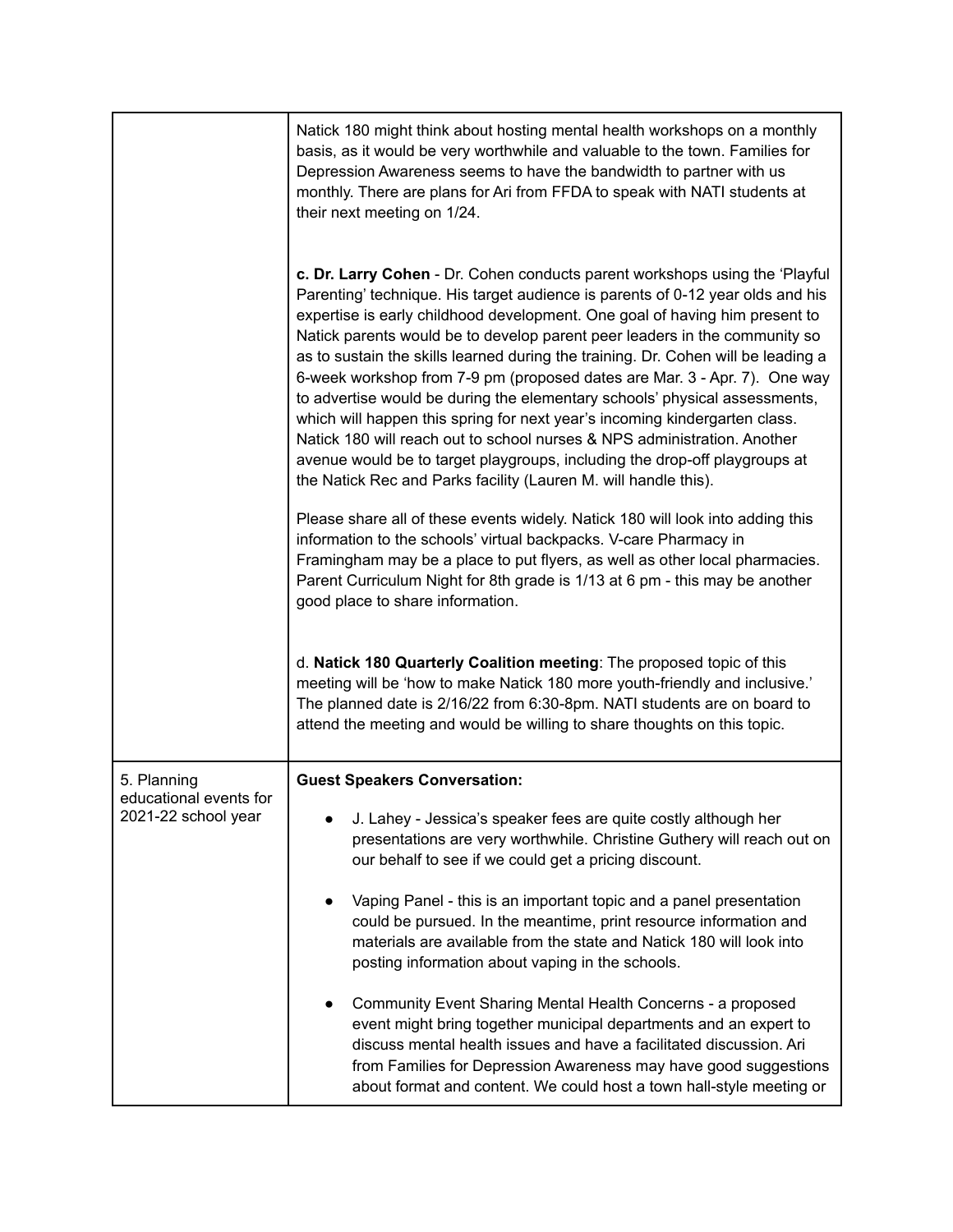|               | a theater / auditorium-style event, coupled with resource-sharing.<br>Important local resources include Interface, and the JDP clinician at<br>the police department, amongst others. There are many topics that<br>fall under 'mental health concerns.'                                                                                                                                                                                                                                                                                                                                                                                                                                                                                                                                                                          |
|---------------|-----------------------------------------------------------------------------------------------------------------------------------------------------------------------------------------------------------------------------------------------------------------------------------------------------------------------------------------------------------------------------------------------------------------------------------------------------------------------------------------------------------------------------------------------------------------------------------------------------------------------------------------------------------------------------------------------------------------------------------------------------------------------------------------------------------------------------------|
|               | At the December A&E meeting, we discussed ways to incentivize youth to<br>attend Natick 180 events. Ideas included an essay contest, tik tok challenge,<br>scholarship opportunities. We would like to keep this conversation moving<br>forward.                                                                                                                                                                                                                                                                                                                                                                                                                                                                                                                                                                                  |
|               | Denise P. mentioned an artist who might be an interesting person to bring to<br>town: Dominic Esposito, sculpture / artist, who has a project called "The<br>Opioid Spoon": https://www.theopioidspoonproject.com/ He has a brother<br>who struggles with addiction. His work is currently being featured in Boston,<br>and he is a vibrant activist.                                                                                                                                                                                                                                                                                                                                                                                                                                                                             |
|               | It was suggested that maybe we run another Hidden in Plain Sight bedroom<br>display in the near future. We could partner with other local towns, such as<br>Dover-Sherborn and Needham.                                                                                                                                                                                                                                                                                                                                                                                                                                                                                                                                                                                                                                           |
|               | Narcan-related expenses may use up more of Natick 180's state earmark<br>funds due to an increase in costs and a stronger dose formulation. Natick's<br>first responders have needed an increased replenishment of their supply. So<br>we may have less money to spend on a speaker (we should budget \$5000 for<br>a speaker). There was a recent non-fatal overdose at the Monticello Hotel.                                                                                                                                                                                                                                                                                                                                                                                                                                    |
| 6. Discussion | a. Substance Use Awareness Banners - The Superbowl banner was edited<br>to be more current regarding covid prevention protocols. It will be printed and<br>hung around town in the next several weeks, prior to the Superbowl on Feb.<br>13, 2022.                                                                                                                                                                                                                                                                                                                                                                                                                                                                                                                                                                                |
|               | b. Surveys -<br>i. Natick 180 Coalition Members' Survey: This survey is meant for active<br>coalition members, and it gathers information on coalition strategy and<br>management. It provides important feedback for us. It is being finalized and<br>will be sent out soon to all members of the coalition.                                                                                                                                                                                                                                                                                                                                                                                                                                                                                                                     |
|               | ii. Parent/Caregiver Survey: The survey is being reviewed and is nearly<br>ready to be sent out. In past years, the survey was sent district-wide to the<br>NPS school mailing list. The response rate could stand to be improved; this<br>means we need to be thoughtful and creative about how else to distribute it.<br>One idea is to possibly develop a QR code; also, maybe work with a local<br>vendor to tie it to an e-coupon or some other incentive. It may make sense to<br>conduct the survey before then scheduling speakers for 2022. It will be<br>interesting to see how this survey's responses are correlated to youth use<br>rates (as per the MWAHS). One important question is: what are we, as<br>parents, projecting onto our young people? Also, how would youth data<br>match up with what parents say? |